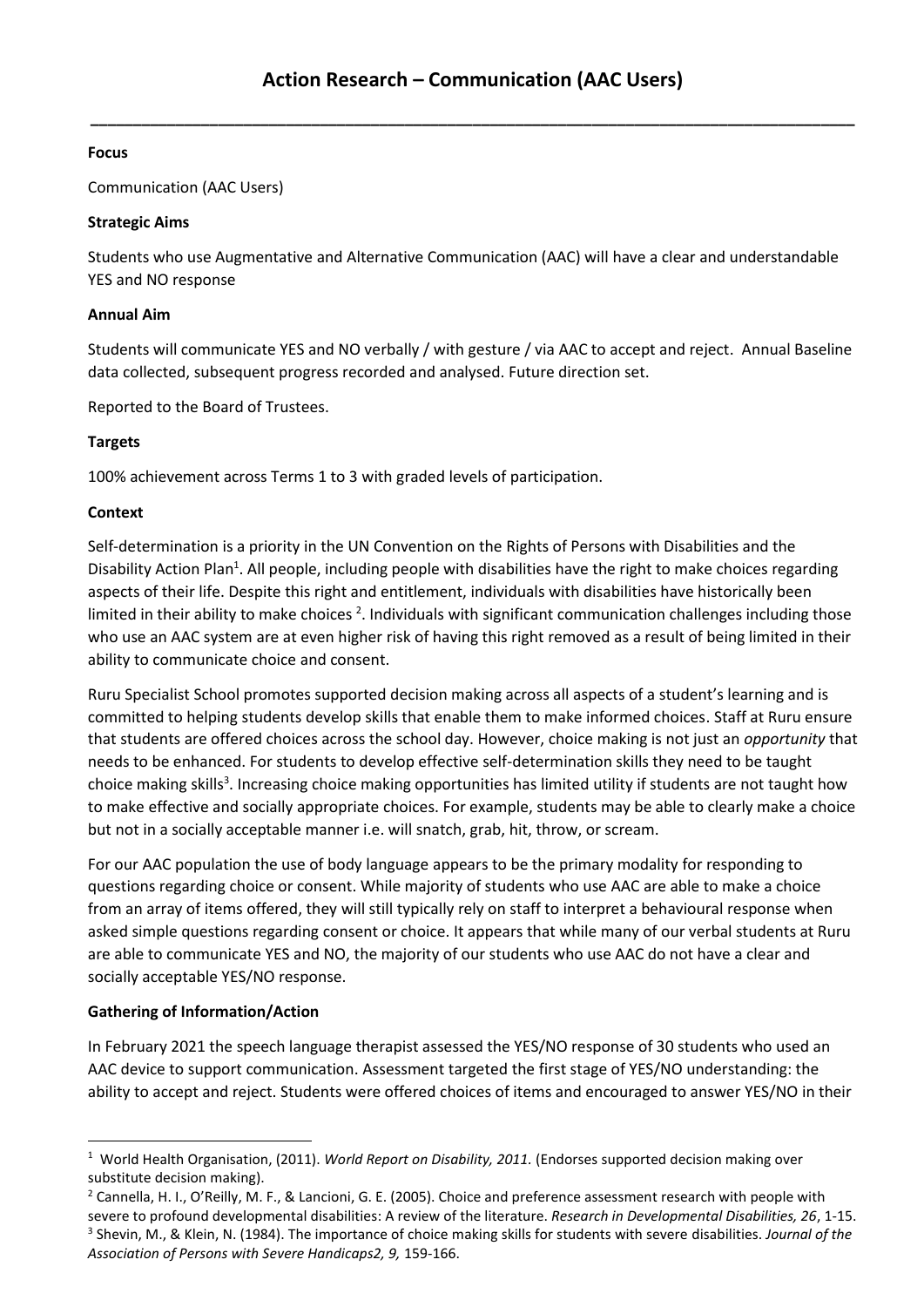typical means to accept or reject the item. Students were then reassessed in August and results compared to initial ratings.

A formal staff training session was provided by the SLT, and resource packs allocated to each class. All staff were provided with YES/NO low-tech visuals on lanyards and voice output buttons were purchased for use with students who required increased auditory feedback. Teachers were encouraged to use the visual supports with any student who had difficulty communicating YES and NO, not just those included in the study. YES/NO books were purchased for the school library and ideas for use shared. The SLT ran weekly YES/NO class therapy programmes and provided 1:1 therapy support with students identified as higher need. Ongoing informal staff training was provided by the SLT as required.

Parents and whanau were encouraged to participate in the study also. A survey was sent out in February outlining the action research focus and querying if parents would be interested in attending a parent training evening. The response was limited with only 3 parents indicating interest. Parent training and home resources were supplied by the SLT at IEP/ICP meetings instead. In addition, videos and photos of students practicing YES and NO were shared with whanau via SeeSaw. This appeared to be well received by families and enabled more individualised support for each student.

#### **Outcome**

Pre-test results indicated that only 13% of target students had a clear and socially acceptable YES/NO response (4/30). Post-test results showed a significant improvement with 90% of target students now able to communicate YES and NO to accept and reject items (27/30). The second stage of YES/NO understanding was also assessed: the ability to answer questions about basic wants and needs (i.e. "are you hungry?", "do you need help?" etc). 33% of students had progressed to this next stage of understanding (10/30).

Three modalities were encouraged within the study: a verbal YES/NO, use of gesture (head nod/shake), and use of visuals/AAC. The most significant outcome was student's ability to use the YES/NO AAC cards on staff lanyards however there were also improvements in verbal speech. Pre-test results indicated only 3 students were able to verbalise YES/NO however following intervention this rose to 7 students with a further 4 demonstrating emerging verbal YES and NO's. There was minimal change to the number of students able to use gesture (head nod/shake) which only rose by 1.



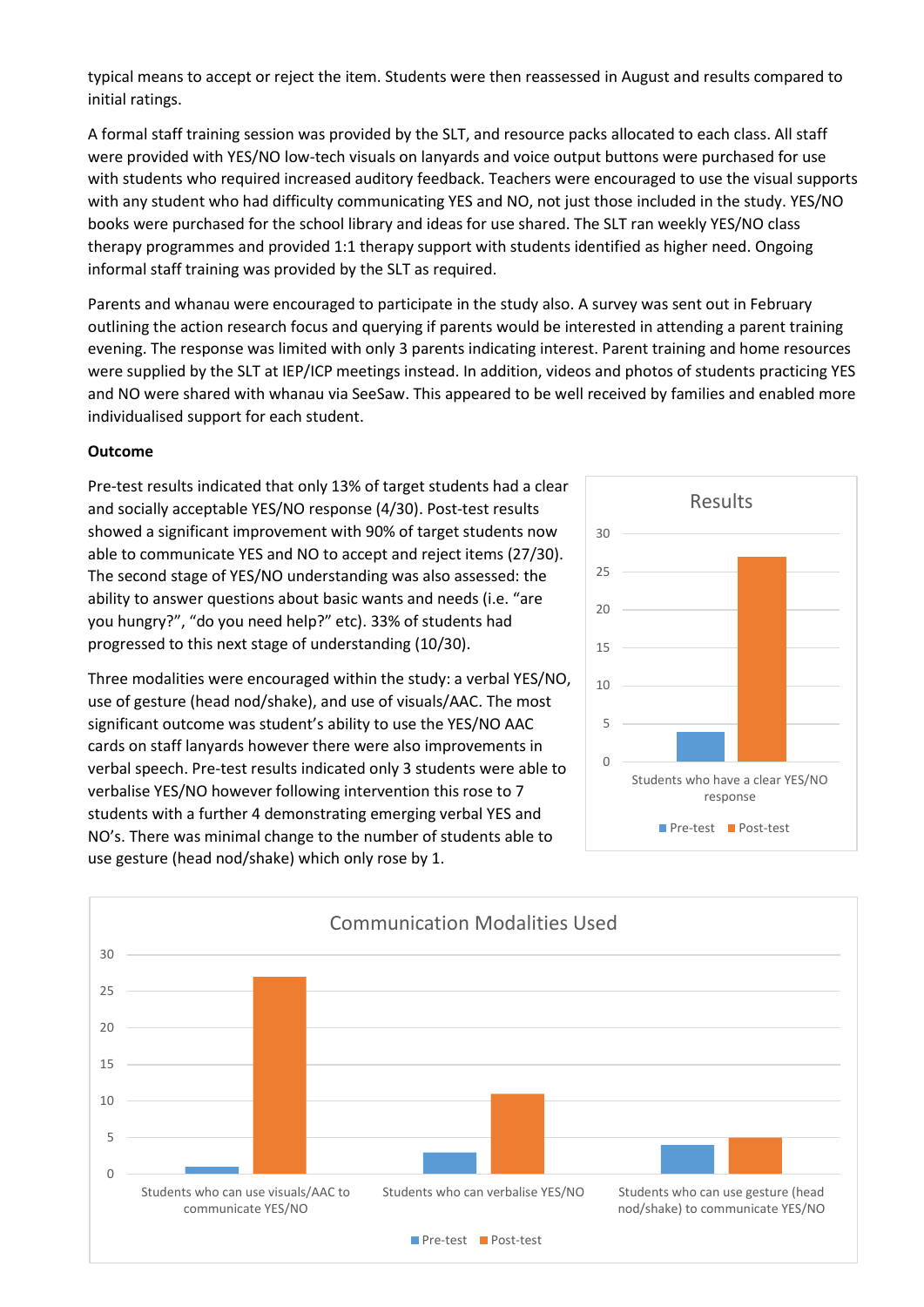## **Reflection/Reason for Variance**

The results of this inquiry indicate a successful outcome for students at Ruru Specialist School. The promoted use of multiple modalities, adequate resourcing, ongoing and intensive staff training, and regular hands on SLT support appeared to have significant effects on student achievement.

While it was pleasing to see such significant improvements in student abilities, 3 students did not achieve the aim. These students demonstrated emergent skills at the post-test assessment but were not yet consistent in their ability to communicate YES and NO. It is anticipated that with further support these students will also achieve the inquiry aims.

It was interesting to note that there was minimal change to student use of gestures (only one additional student developed a head nod/shake). This isn't however unexpected. A significant proportion of students included in the study had a diagnosis of autism spectrum disorder (ASD). Deficits in nonverbal communication is a diagnostic criterion for ASD, and this includes a child's understanding and use of gestures. Research indicates that children on the autism spectrum produce a lower number of gestures and use fewer "conventional-interactive gestures" such as the gesture of nodding or shaking one's head for YES/NO<sup>4</sup>.

While research has shown that some children with ASD can learn to produce gestures and that this can have collateral gains in social communication skills<sup>5</sup>, this research also points out that not all children with ASD benefit from gesture training, and that the reason for this variability remains unknown.

As such, the gestures of a head nod and shake for YES/NO will be modelled and encouraged but will not form the main focus of a students learning unless there is indication of a positive response (i.e. the student has some conventional gestures already or is responsive to motor imitation). Ruru School advocates a Total Communication Approach<sup>6</sup> and as such a range of modalities including AAC will be available for students when communicating YES and NO.

## **Evaluation/Next Steps**

- All staff will receive training and a lanyard with YES/NO visuals as part of their induction.
- Students who can answer YES and NO to accept and reject will now work on using YES and NO to answer questions about basic wants and needs (e.g. "Do you want your shoes off?", "Do you need a break?")
- Parent training and support will be provided at IEP/ICP meetings and via SeeSaw.
- Verbal speech and gestural communication will be modelled and encouraged.

Amy Jacobson Speech Language Therapist

<sup>4</sup> Mastrogiuseppe, M., Capirci, O., Cuva, S. & Venuti, P. (2015). Gestural communication in children with autism spectrum disorders during mother-child interaction. *Autism 19*(4), 469-481.

 $<sup>5</sup>$  Whalen, C., Schreibman, L. & Ingersoll, B. (2006). The collateral effects of joint attention training on social initiations,</sup> positive affect, imitation, and spontaneous speech for young children with autism. *Journal of Autism and Developmental Disorders, 36,* 655-664.

<sup>6</sup> Mueller V.T. (2013) Total Communication (TC) Approach. In: Volkmar F.R. (eds) Encyclopedia of Autism Spectrum Disorders. Springer, New York, NY. https://doi.org/10.1007/978-1-4419-1698-3\_1708